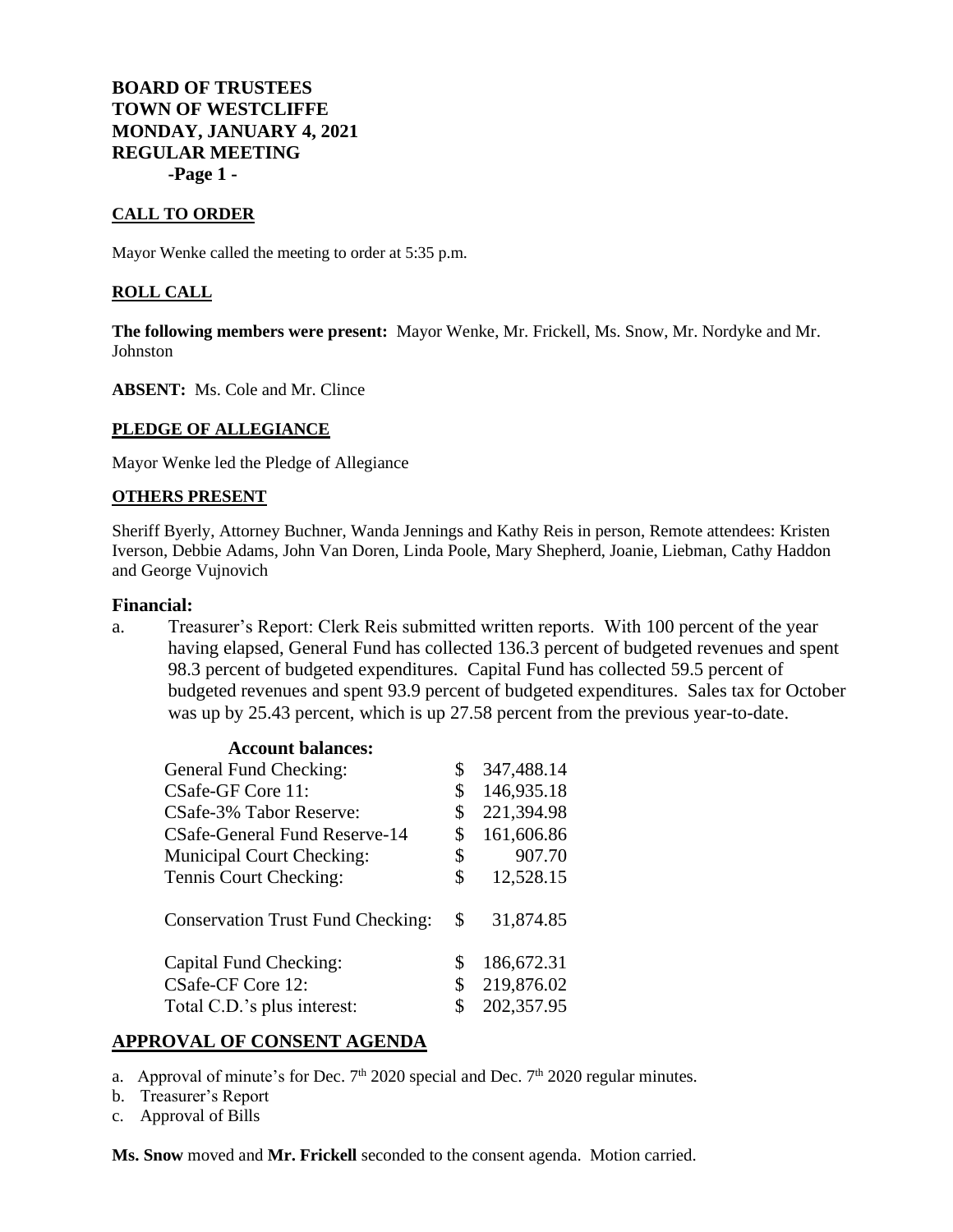**BOARD OF TRUSTEES TOWN OF WESTCLIFFE MONDAY, JANUARY 4, 2021 REGULAR MEETING -Page 2 -**

# **OLD BUSINESS**

None

## **NEW BUSINESS**

## **a. Sheriff's 3rd and 4th quarter reports.**

Sheriff Byerly gave the  $3<sup>rd</sup>$  and  $4<sup>th</sup>$  quarter reports. In the  $3<sup>rd</sup>$  quarter there were 1008 calls for service county wide, Westcliffe had 214 service calls. There were six accidents, sixteen traffic stops, eight animal complaints, twenty-nine medical calls that the department assisted with and fourteen traffic stops. The reporting system has been modified to reflect more consistent and accurate numbers.

In the  $4<sup>th</sup>$  quarter there were 1095 service calls county wide, Westcliffe had 183 service calls. There were three accidents, three burglaries, nineteen traffic stops. There has been a 48% up tick in crime since Covid and how the system has changed. There are very few court hearings currently, it is being done by WebEx or by phone.

# **b. Consideration of request to approve the 2021 Sheriff contract.**

**ACTION: Mr. Johnston** moved and **Mr. Frickell** seconded to approve the 2021 Sheriff contract. Motion carried.

# **c. Consideration of request to approve the 2021 San Isabel Land Protection Lease/Maintenance Agreement.**

Attorney Buchner suggested that he be allowed to contact San Isabel Land Protection Trust's attorney regarding the C.R.S. 33-41-103. It is not as well known that specifically transfers from private land to public entities leasing that property. It states that a private land owner shall not be liable for public entities management the land or a portion thereof to a public entity for recreational purposes. It also transfers all immunity under the Colorado Governmental Immunity Act.

After much discussion it was determined that Town Attorney Buchner will contact and the liability issue of snow sledding on the Bluff. This will be put on the February agenda for further consideration.

# **d. Consideration of request to continued funding to High Country Recycle that was used for the UAACOG Recycle program.**

**ACTION: Ms. Snow** moved and **Mr. Nordyke** seconded to approve funding the High County Recycle \$475.00 annually. Motion carried.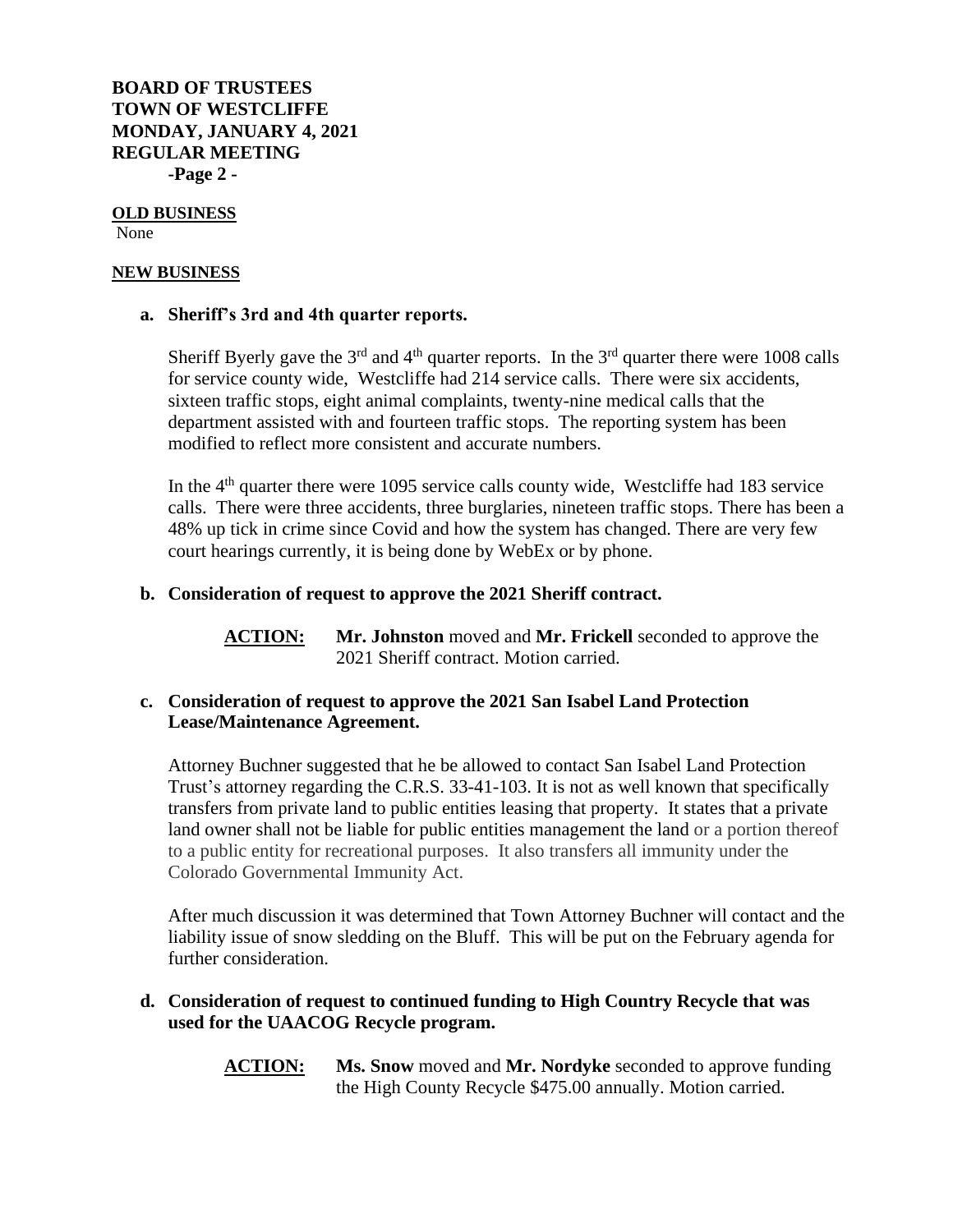#### **NEW BUSINESS CONTINUED**

## **e. Consideration of request for financial support for the Custer Visitor's Center-Tourism Board.**

Debbie Adams on behalf of the Tourism Board is requesting support for the Visitor's Center. Clerk Reis reported that the Community Investment grant is for non-profits, not government entities and funding for the Visitors Center was not approved in the 2021 budget.

The Town supports tourism by providing improvements to our streets and parks. Everything the Town does goes hand in hand supporting tourism.

After much discussion it was determined that unfortunately the Town of Westcliffe would not be able to support it this year.

## **f. Consideration of request to approve a Lease between the Town and Jim & Sherly Nugent for 30 Main Street previous Roth property.**

This is the property west of the super market we have leased in the past that is used primarily by the Blue Grass event for parking.

**ACTION: Mr. Johnston** moved and **Mr. Nordyke** seconded to approve the lease between the Town and Jim and Sherly Nugent. Motion carried.

# **g. Consideration of repealing Resolution 11-2020, Declaring the Town's commitment to indemnify its police officers against liability under Senate Bill 20-217.**

Mayor Wenke reported that the Town attorney reviewed this and wanted to get feedback from Sheriff Byerly. Sheriff Byerly understood that the Town can't indemnify the officers due to them not being employees of the Town. Attorney Buchner suggested that the resolution be amended to support sheriff's office in defense of the bill, by and through the appropriate entity, which is the county.

- **ACTION: Mr. Johnston** moved and **Ms. Snow** seconded to amend the resolution asking the attorney rewrite with the correct verbiage. Motion carried.
- **h. Designate the Town Hall bulletin board as the official posting place for public notices.**
	- **ACTION: Mr. Johnston** moved and **Mr. Frickell** seconded to designate the Town Hall bulletin board as the official posting place for public notices. Motion carried.